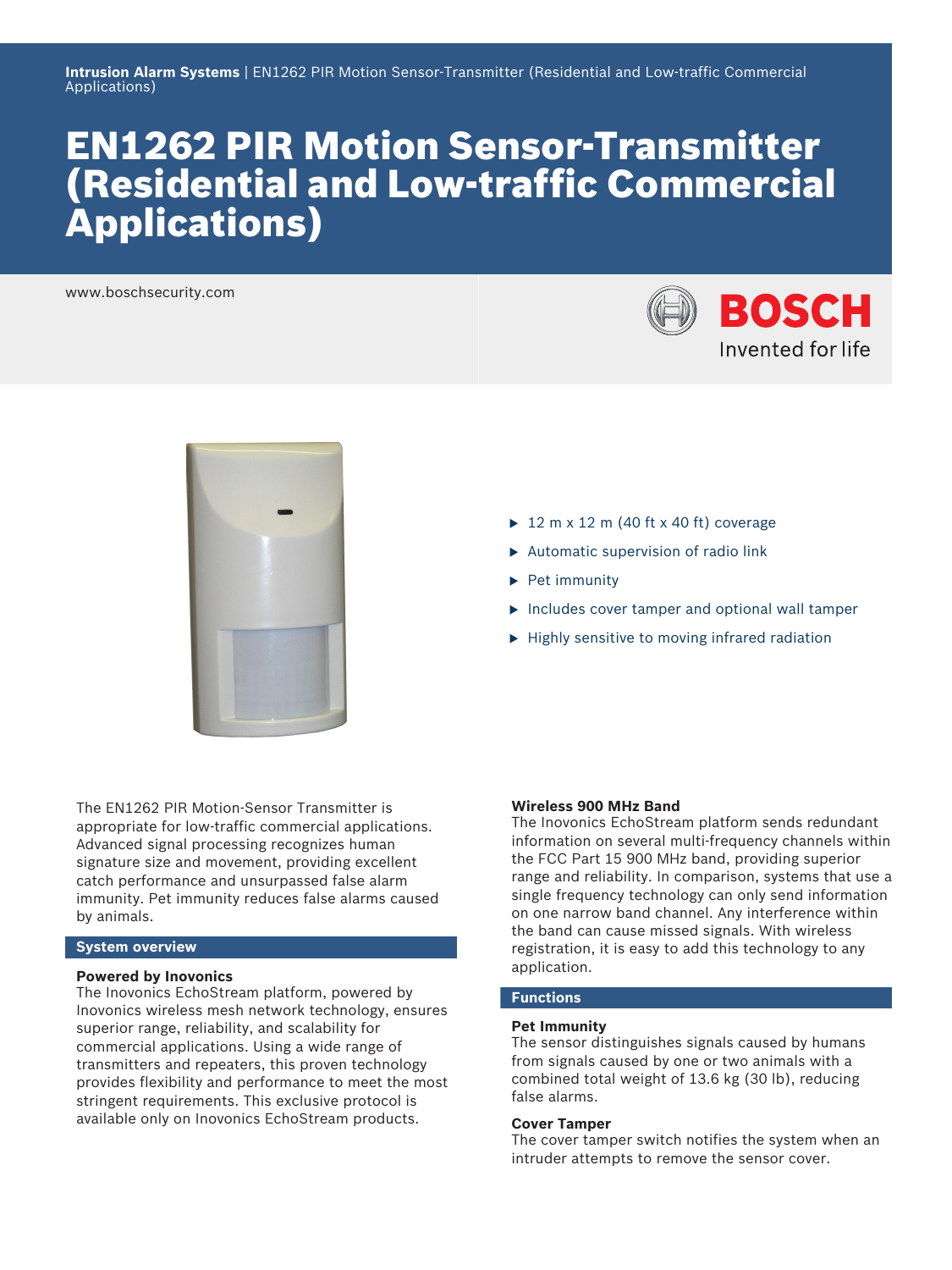### **Optional Wall Tamper**

The wall tamper switch provides increased security and is ideal for high-end residential applications. The wall tamper switch notifies the system when the sensor is removed from its mounted surface.

#### **Supervision**

The cover tamper, wall tamper, and battery activity are supervised. Monitoring helps ensure reliable operation.

### **Certifications and approvals**

Inovonics Wireless Corporation also holds the following approvals:

FCC Conforms to FCC Part 15 regulations

#### **Installation/configuration notes**

# **Compatibility Information**

The EN1262 PIR Motion‑Sensor Transmitter is compatible with the following products:

#### **Receivers**

| <b>Repeater</b> |                        |
|-----------------|------------------------|
| <b>FN4204R</b>  | <b>I FD Receiver</b>   |
| EN4200          | Serial Receiver        |
| <b>EN4016SK</b> | <b>Survey Receiver</b> |

| EN5040-T | High-power Repeater |
|----------|---------------------|
|          |                     |

#### **Mounting Height and Coverage Patterns**

Mount the sensor-transmitter at a height between 2.1 m and 2.7 m (7 ft to 9 ft). The coverage patterns for the standard lens are as follows:

# **EN1262 Standard Coverage**



*Top View: 12.2 m x 12.2 m (40 ft x 40 ft)*



# *Side View: 3 m x 12.2 m (9.8 ft x 40 ft)*

# **Parts included**

| Quantity | Component                                      |
|----------|------------------------------------------------|
|          | Sensor-transmitter with cover and wall tampers |
|          | 3.0 v lithium battery                          |

#### **Technical specifications**

#### **Electrical**

| Power:                  | 3.0 V, 2.2 Ah                                                                                                                                                                                       |
|-------------------------|-----------------------------------------------------------------------------------------------------------------------------------------------------------------------------------------------------|
| Battery Replacement:    | Duracell DL123A, Panasonic CR123A,<br>or approved equivalent. Not all brands<br>are equivalent. Use the brands specified.                                                                           |
| Battery Life (Average): | 2 years. Typical battery life shown is for<br>supervised operation using<br>recommended check-in times. The<br>battery life of a PIR sensor is highly<br>dependent on traffic in its coverage area. |

# **Environmental**

| Relative Humidity:       | Up to 90%, non-condensing                                                  |
|--------------------------|----------------------------------------------------------------------------|
| Temperature (operating): | $0^{\circ}$ C to +60 $^{\circ}$ C<br>$(+32^{\circ}$ F to $+140^{\circ}$ F) |

# **Mechanical**

| Dimensions: | 11.4 cm x 6.4 cm x 4.1 cm                                 |
|-------------|-----------------------------------------------------------|
|             | $(4.5 \text{ in. x } 2.5 \text{ in. X } 1.6 \text{ in.})$ |

# **Transmission Characteristics**

| Frequency:                                         | 902 MHz to 928 MHz                                               |
|----------------------------------------------------|------------------------------------------------------------------|
| Radio Frequency<br>Interference (RFI)<br>Immunity: | Greater than 30 V/m for frequencies<br>between 26 MHz and 1 GHz. |

#### **Trademarks**

Trademark names are used throughout this document. In most cases, these designations are claimed as trademarks or registered trademarks in one or more countries by their respective owners. Rather than placing a trademark symbol in every occurrence of a trademark name, Bosch Security Systems, Inc. uses the names only in an editorial fashion and to the benefit of the trademark owner with no intention of infringing the trademark.